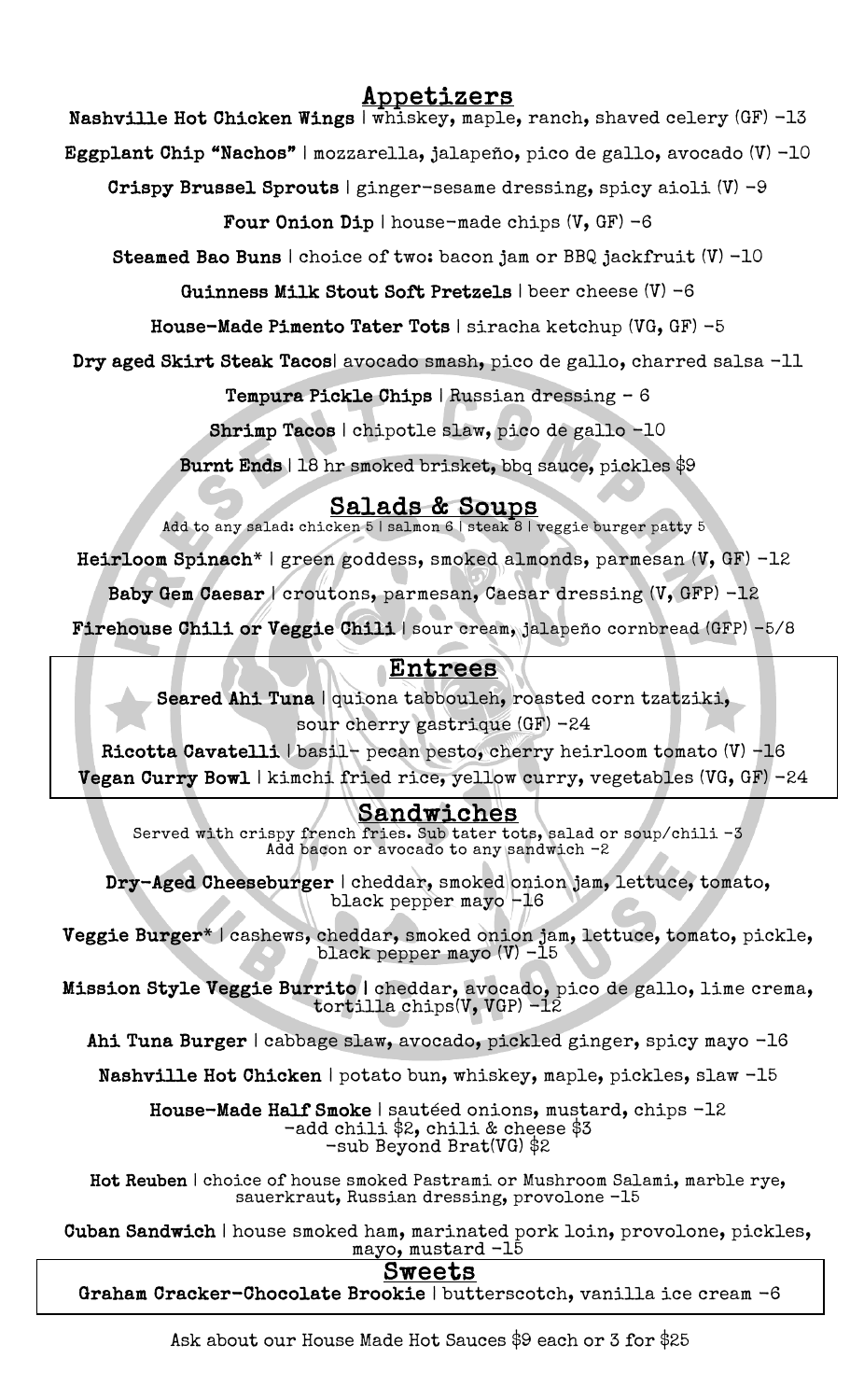## Present Company Public House Draft Beer List

| Brewery<br>Manor Hill Pils                                   | Name                                                                                                                                                                                                     | Origin<br>Ellicot City, MD | ABV<br>5.3% | Price<br>\$7.5 |
|--------------------------------------------------------------|----------------------------------------------------------------------------------------------------------------------------------------------------------------------------------------------------------|----------------------------|-------------|----------------|
| clean finish.                                                | German Pilsner- Created using corn from their own farm with Leaf Saaz, Hallertau Mittelfruh and<br>Triple Pearl hops provides a distinct German grassiness followed by a touch of grain and citrus for a |                            |             |                |
| <b>RAR</b> Groove City<br>finish.                            | Hefeweizen -Hazy, unfiltered wheat beer with a slight sweetness and notes of banana and clove on the                                                                                                     | Cambridge, MD              | 5.4%        | \$7.5          |
|                                                              | Down East Original Blend<br>Hard Cider-Unfiltered craft cider that uses culinary apples like Red Delicious,<br>Yellow Delicious, and McIntosh. Crisp and juicy. (GF)                                     | Boston, MA                 | 5.1%        | \$7.5          |
| summer beer.                                                 | <b>Atlas Blood Orange Gose</b><br>Gose-A light bodied slightly sour beer with a touch of salt and sweet orange. A local and refreshing                                                                   | Washington, DC             | 4.4%        | \$7.5          |
| notes of floral and peach.                                   | <b>Beale's</b> Peach Tea Blonde Ale<br>Blonde Ale -Smooth, malty, slightly sweet blonde ale brewed with loose-leaf black tea with subtle                                                                 | Bedford, VA                | 4.6%        | \$7.5          |
| Bell's Oberon                                                | Wheat Ale- Get it while you can! Bell's seasonal wheat ale has a spicy hop character with mildly fruity<br>aromas and wheat malt to create a smooth easy drinking beer for the warmer weather.           | Kalamazoo, MI              | 5.8%        | \$8            |
|                                                              | Alewerks Tavern Brown Ale<br>American Brown Ale-Using 6 malt varies with a strain of English yeast and floral American hops,<br>creates a complex and easy going American Brown Ale                      | Richmond, VA               | 5.7%        | \$7.5          |
|                                                              | <b>Firestone Walker Lager</b><br>Lager-Light and crisp made in the classic all-malt Munich Helles style. Very refreshing on a DC<br>summer day with German hops providing a hint of bitterness.          | Cambridge, MD              | 4.5%        | \$7.5          |
|                                                              | Oskar Blues Dale's Pale Ale<br>American Pale Ale - Light in color, delivering a hoppy nose. Pale malts and citrusy floral hops<br>provides a balanced and assertive pale ale.                            | Longmont, CO               | 6.5%        | \$7.5          |
|                                                              | <b>Sloop Brewing Juice Bomb</b><br>Hazy IPA - Outstanding new unfiltered brew, bursting with citrus flavor that's balanced<br>with a touch of bitterness on the finish.                                  | E. Fishkill, NY            | 6.5%        | \$7.5          |
| <b>Southern Tier IPA</b>                                     | IPA- Citrus and Pine hops are balanced with a subtle caramel sweetness creating a classic American IPA.                                                                                                  | Lakewood, NY               | 7%          | \$7.5          |
| beautiful pink color.                                        | Left Hand Flamingo Dreams<br>Blonde Ale-Nitro blonde with raspberries and black currants. Super smooth, slightly sweet, with a                                                                           | Longmont, CO               | 6.0%        | \$8            |
| Draft COMBO: Southern Tier Draft & a Shot of Dickel Rye-\$11 |                                                                                                                                                                                                          |                            |             |                |
| <u>Craft Bottles &amp; Cans</u>                              |                                                                                                                                                                                                          |                            |             |                |
| Light & Crisp                                                | Malty/Lager                                                                                                                                                                                              |                            |             | Pale Ales      |

Hofbrauhaus OG 5.1 % \$7 Rothaus Pils 5.1% \$8

 $\overline{\phantom{a}}$ 

Wheat<br>DC Brau El Hefe Speaks 5.2% \$7<br>3 Floyds Gumballhead 5.6% \$7

New Belgium Fat Tire 5.2% \$7<br>Long Trail Ale 5.0% \$7

Sour<br>Union Old Pro Gose 4.2% \$7 Two Roads Lime 16oz \$10

Gigar City Guayaberra 5.5% \$7<br>Right Proper RBW 5% \$7

Æ

Belgian<br>New Belgium Tripel 8.5% \$7<br>Unibroue La Fin du Monde 9% \$9 3 Stars Peppercorn 6.5% \$6.5

Hard Cider

Anxo Blanc/ Pride 6.9% \$8<br>Aval Artisinal cidre 6% \$8 Graft Lost Tropic 6.9% \$8

**Dark and/or Roasty<br>Deschutes** BB Porter 5.2% \$7 Oskar Blues Ten Fidy 10.5% \$9

> Spiked Seltzer<br>Wild Basin Blk Raspberry 5% \$7 Peak Organic Blkbry Lime 5% \$7 Citizen Lemon 16oz 5% \$8

IPAs<br>Aslin Power Moves16 oz 5.5% \$8 Bell's Two Hearted 16oz 7% \$8 Stone Delicious 7.7% \$7.5

> **Double IPAs**<br>Oliver BMORE Hazy 8% \$9 Six Point Resin 9.1% \$9

**Fruity**<br>Seadog Blueberry Wheat 4.6% \$7<br>Schofferhoffer 16oz 2.5% \$7

Suds<br>High Life-5 Miller Lite-5 Peroni-5 Bitburger (NA)-5 Guinness Tall-8 Blue Moon-7 Narragansett Lager Tall–5 Dogfish Head Lo-Cal IPA -7 Omission Pale Ale (GF)-5